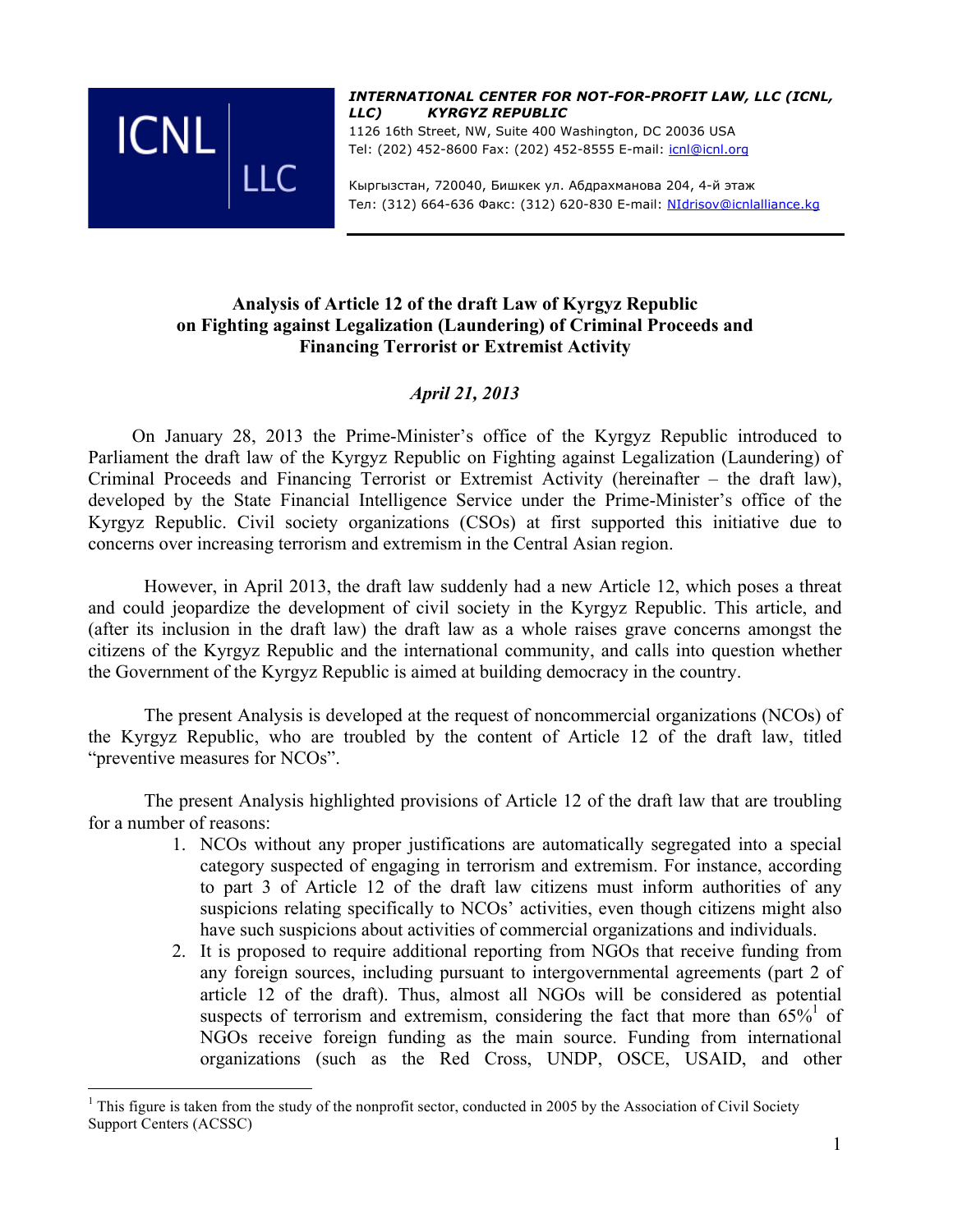> organizations that provide social services to the population under bilateral agreements on cooperation with Kyrgyzstan) will also be considered to be potential funding of extremism and terrorism.

Of course, the true measure of the damage the draft law will bring to civil society and democracy in the Kyrgyz Republic will only be revealed upon its implementation. Today we can only note that the proposed provisions of the draft law are not in line with international practice, including the FATF Recommendations that are referenced by the authors of the draft. The proposed provisions of the draft law will certainly have a negative effect on civil society in Kyrgyzstan (both local and foreign NGOs working in Kyrgyzstan). It remains unclear how, even potentially, these rules will help the Kyrgyz Republic to fight extremism and terrorism, given that the known cases of extremism and terrorism in Kyrgyzstan have nothing to do with the activities of NGOs.

Below we will consider provisions of Article 12 of the draft law that cause the greatest concerns.

The main problems that will appear in case the existing version of the draft law is adopted are following:

- 1. Empowerment of state bodies to control NCOs that will include:
	- 1.1. New burdensome reporting requirements for NCOs;
	- 1.2. Giving authority to state bodies to verify income and revenue of NCOs with respect to their proper use.

2. Establishment of new measures relating to activities of NCOs that are not concurrently applied to commercial organizations:

- 2.1. Imposing on citizens and legal entities the obligation to communicate their suspicions of any activities of NCOs to the financial intelligence body, law enforcement bodies and the state security body;
- 2.2. Designation of an authorized state body for "monitoring and control" of activities of NCOs.

Below this Analysis demonstrated why the abovementioned provisions of Article 12 of the draft law are problematical.

# **1. Empowerment of State Bodies to Control NCOs**

## **1.1. New burdensome reporting requirements for NCOs.**

In Part 2 of Article 12 of the draft law stipulates that "NCOs that "receive financial resources a high percentage of which consist of international assets, shall:

… 2) publish annual financial reports with detailed description of income and revenues that are verified properly with respect to expenditure of all funds according to the stated purposes and objectives of the NCO;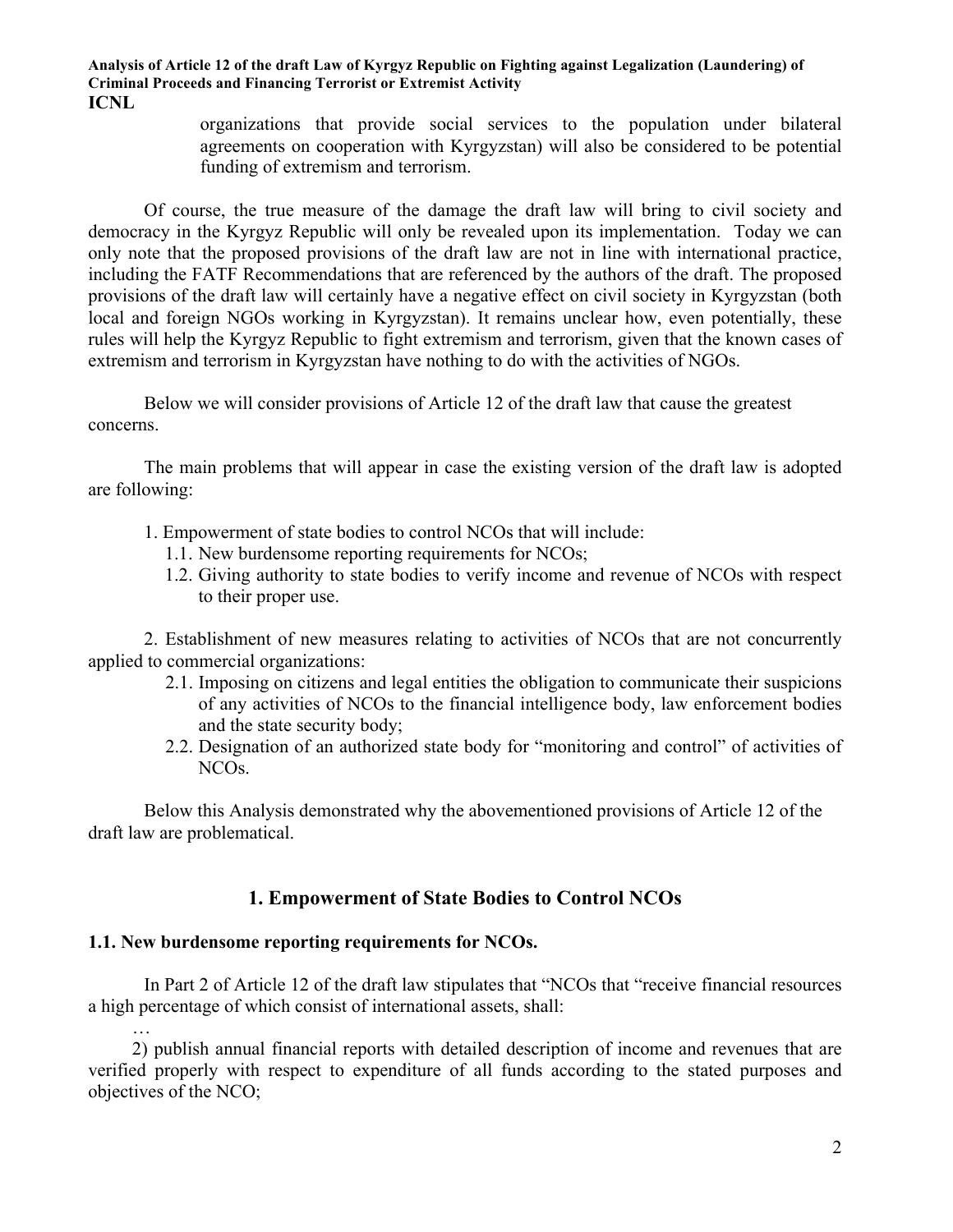3) take measures to identify and document the identification data of its donors, as well as confirm the powers and positive reputation of its recipients and partner NCOs (as well as internationals);

4) maintain for 5 years detailed reports on internal and international operations (transactions);

5) provide the financial intelligence body, national security body and law enforcement body with the information listed in items 1-4 of Part 2 of Article 12».

Hence, if the draft law is adopted in existing version, then NCOs will be obliged to submit at least three more reports to state bodies (in addition to the three currently-existing types of reports): (1) to financial intelligence body, (2) to national security body and (3) law enforcement bodies.

At present all organizations in Kyrgyzstan (including NCOs) submit monthly reports on all types of incomes, as well as received from foreign sources, to taxation bodies and the Social Fund, and quarterly reports to the Statistics body. Taxation bodies and the Social Fund also have the right to conduct annual verification of all financial documents of NCOs. NCOs are gravely concerned that the new requirements to report to three more state bodies can become too burdensome for NCOs receiving funds from foreign sources, which are almost all NCOs in the country.

It is clear that any additional kinds of control, including new reporting requirements, will increase the scope of work for NCOs that will have to fulfill these requirements, since they will have to expend time and energy to prepare these reports and submit them to corresponding state bodies.

The justification letter for the draft law states that the draft law was developed pursuant to FATF Recommendations<sup>2</sup> as of February 15, 2012 (hereinafter  $-$  FATF Recommendations) for the purpose of bringing legislation of the Kyrgyz Republic into compliance with international standards for fighting against the laundering of criminal proceeds, financing terrorism and spreading weapons of mass destruction.

But FATF Recommendations do not suggest imposing any additional reporting requirements on NCOs.. FATF Recommendations related to NCOs could be met without establishing additional reports for NCOs by using the existing monthly reports that NCOs are required to submit to the tax service and financial intelligence, national security and law enforcement bodies, all of whom could examine such reports.

As for the requirement of the draft law that annual financial reports be published, it should be noted that there is a mistake in translation of FATF Recommendations into Russian. In the original text in English it is said as follows: "NCOs should issue annual financial statements …", that in proper translation means that "NCOs shall issue (produce, make public) financial reports …". This does not mean that NCOs shall necessarily publish their reports in mass

 $\frac{1}{2}$ <sup>2</sup> FATF - The Financial Action Task Force (FATF) is an independent inter-governmental body that develops and promotes policies to protect the global financial system against money laundering, terrorist financing and the financing of proliferation of weapons of mass destruction, as well as conducts assessment of compliance of national systems of states with these standards.

FATF was established in 1989 by the decision of G7 and is the main international institution developing and implementing international standards in the sphere of combating money laundering and the financing of terrorism. 35 countries and 2 organizations are members of FATF, 20 organizations and 1 country are observers.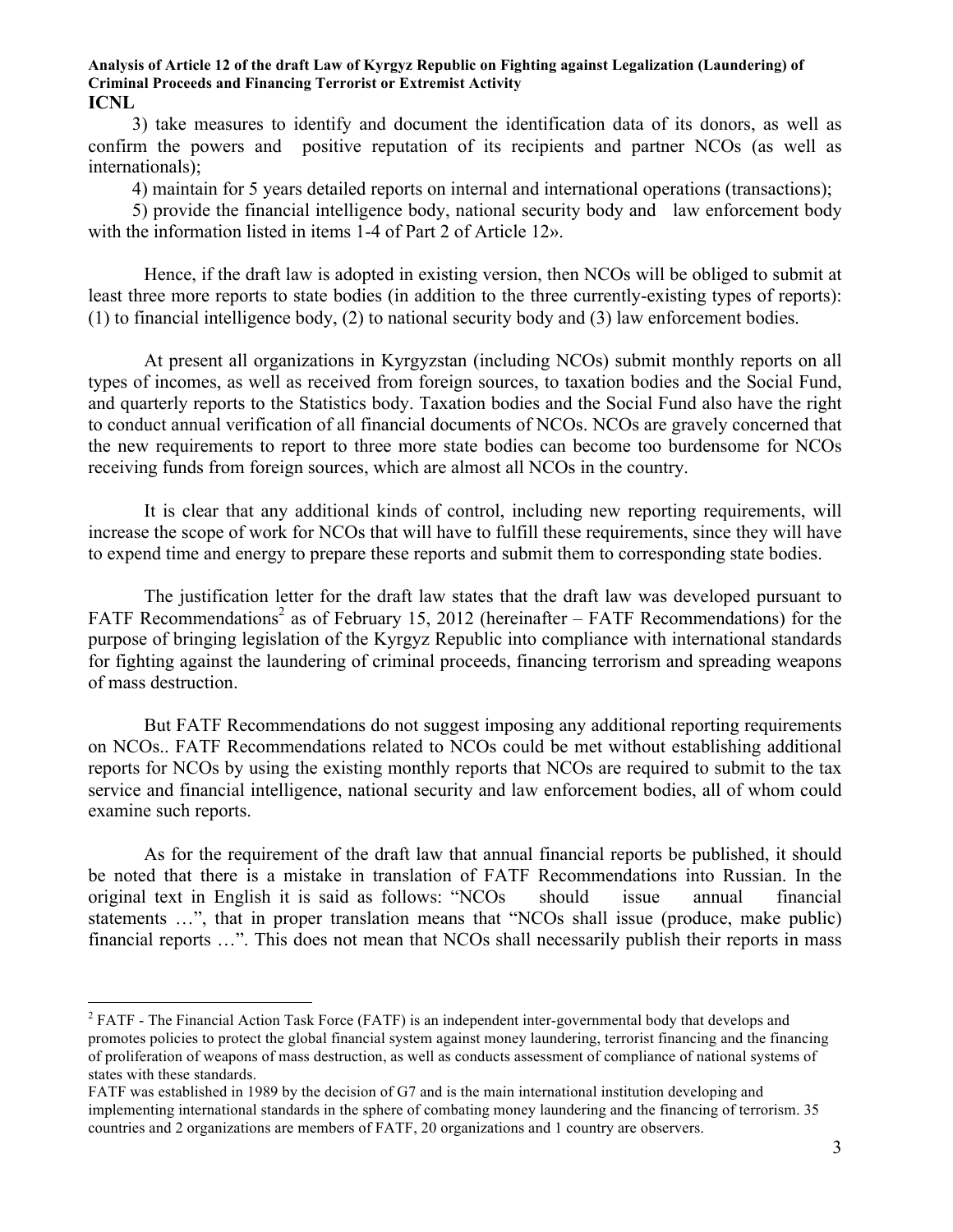media. E.g., an NCO may develop its written financial report and make it available to all interested parties, as well as mass media, at their request.

## **1.1. Giving authority to state bodies to verify income and revenue of NCOs with respect to their proper use**

In Part 2 of Article 12 of the draft law it is said that "NCOs that receive financial resources a high percentages of which consists of international assets, shall:

2) publish annual financial reports *with detailed description of income and revenues, that are verified properly with respect to expenditure of all funds according to the stated purposes and objectives of NCO" (Emphasis added.)*

...

Hence, if the draft law is adopted in current version, it will give state bodies authority to verify incomes and revenues of NCOs with respect to their proper use. These new powers will authorize state bodies to evaluate at their own discretion if the activities of an NCO or its revenues comply with its chartered aims and objectives. For example, if an NCO specifies in its charter that it will engage in educational activities, but at some time the members and supervisory body of organization decide that organization shall render assistance to a pre-school. Such activity is not stated in the charter, so it may for the basis for an allegation that the NCO is engaged in unauthorized use of funds.

In accordance with common international practice, NCOs along with commercial organizations shall have broad legal capacity to engage in any legal activity. The only reasonable limitation can be a requirement that the main objective of the activity cannot be profit-seeking. Additional limitations can be applied to particular groups of NCOs that enjoy significant tax and other state-sponsored benefits, but not to all NCOs. So long as NCOs operate within the law, then it is the internal affair of the NCO itself and its superior managing body to what extent it adheres or does not adhere to the requirements of its charter in its activities. The given provision of the draft law is also in contradiction with:

1) Article 5 of the Law of Kyrgyz Republic on Noncommercial Organizations, which says that "intervention of state bodies or their officials into activities of NCOs …is not allowed", and

2) international obligations of Kyrgyz Republic or Article 17 of International Covenant on Civil and Political Rights (ICCPR) in which Kyrgyz Republic is a Party since 1994.

# **2. Establishment of new measures relating to activities of NCOs that are not along applied to commercial organizations:**

### **2.1. Imposing on citizen and legal entities the obligation to communicate their suspicions of any activities of NCOs to the financial intelligence and other state bodies**

Part 3 of Article 12 of the draft law contains the following provision:

*"In case suspicion on the part of any legal entity or individual, that a specific NCO is engaged in laundering of criminal proceeds or financing terroristic or extremist activity or by*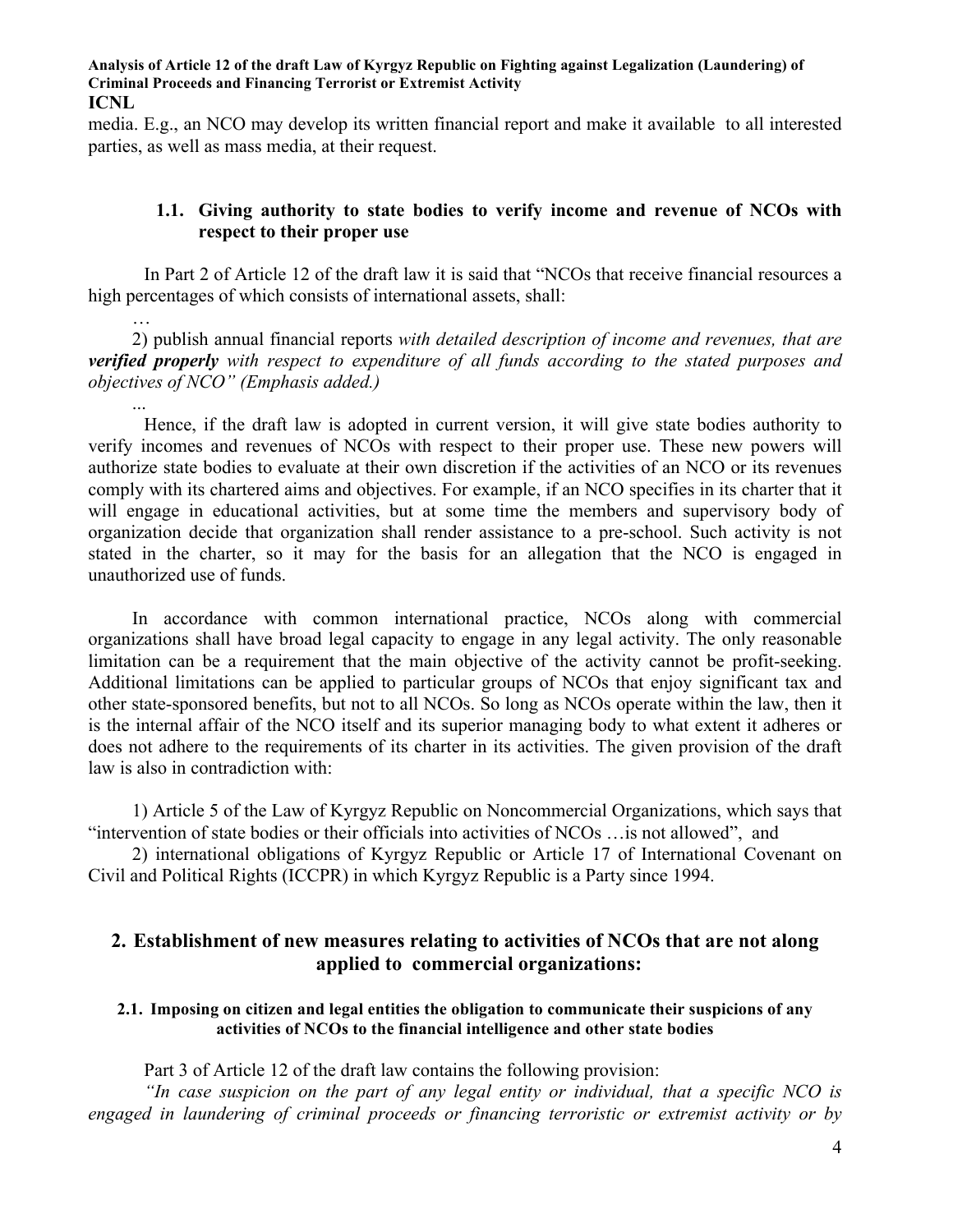*terrorists or extremists, then such persons or entities shall immediately (within several hours) send a relevant message to the financial intelligence body or national security body and law enforcement body to enable them to take necessary measures according to the legislation of Kyrgyz Republic".*

The legislation of Kyrgyz Republic does not provide for any such measures with regard to activities of commercial organizations. This brings up the question: "if there is suspicion with regard to commercial organization, then shall it be reported to law enforcement bodies?" This approach explicitly discriminates against NCOs in comparison with commercial organizations and contradicts to provisions of international law<sup>3</sup>, as well as positive international practice.

## **2.2 Designation of an authorized state body for "monitoring and control" of activities of NCOs**

Part 5 of Article 12 contains the following provision:

*"5. Effective monitoring or performance monitoring of activities of NCOs are conducted by authorized state body determined by the Prime-Minister's office of Kyrgyz Republic".*

Hence, if the draft law is adopted in current version, then it will authorize the designation of an authorized state body for "monitoring and control" over activities of NCOs in the Kyrgyz Republic. Currently, the legislation of Kyrgyz Republic does not provide for determination of an authorized state body for "monitoring and control" over activities of NCOs. This approach also explicitly discriminates against NCOs in comparison with commercial organizations and contradicts provisions of international law, as well as positive international practice.

## **Conclusion**

Analysis of Article 12 of the draft Law shows that if the draft law is adopted then it may become a basis to limit the rights of NCOs.

In the 2013annual report of Mr. Maina Kiai, United Nations Special Rapporteur on the rights to freedom of peaceful assembly and of association, states that analysis of various forms of criminalization of NCO funding shows that at the moment some countries are using measures aimed at fighting against terrorism and money laundering as instruments to constrain NCOs and suppress criticism from these organizations. Mainly local NCOs involved in stimulation and protection of civic and political rights are subject to funding constraints, but in some cases these can be national branches of international NCOs.

The text of proposed Article 12 of the draft law appears to have been copied from the law or draft law of some totalitarian country, in which authorities are afraid of a so-called "color revolution" and in order to prevent it want foreign funding of NCOs to be under tight control. These concerns are not justified in Kyrgyzstan. Kyrgyzstan went through two revolutions in 2005 and 2010

<sup>&</sup>lt;sup>3</sup> "NGOs with legal personality should have the same capacities as are generally enjoyed by other legal persons and should be subject to the administrative, civil and criminal law obligations and sanctions generally applicable to those legal persons" (Section 7 of the CoE Recommendations).